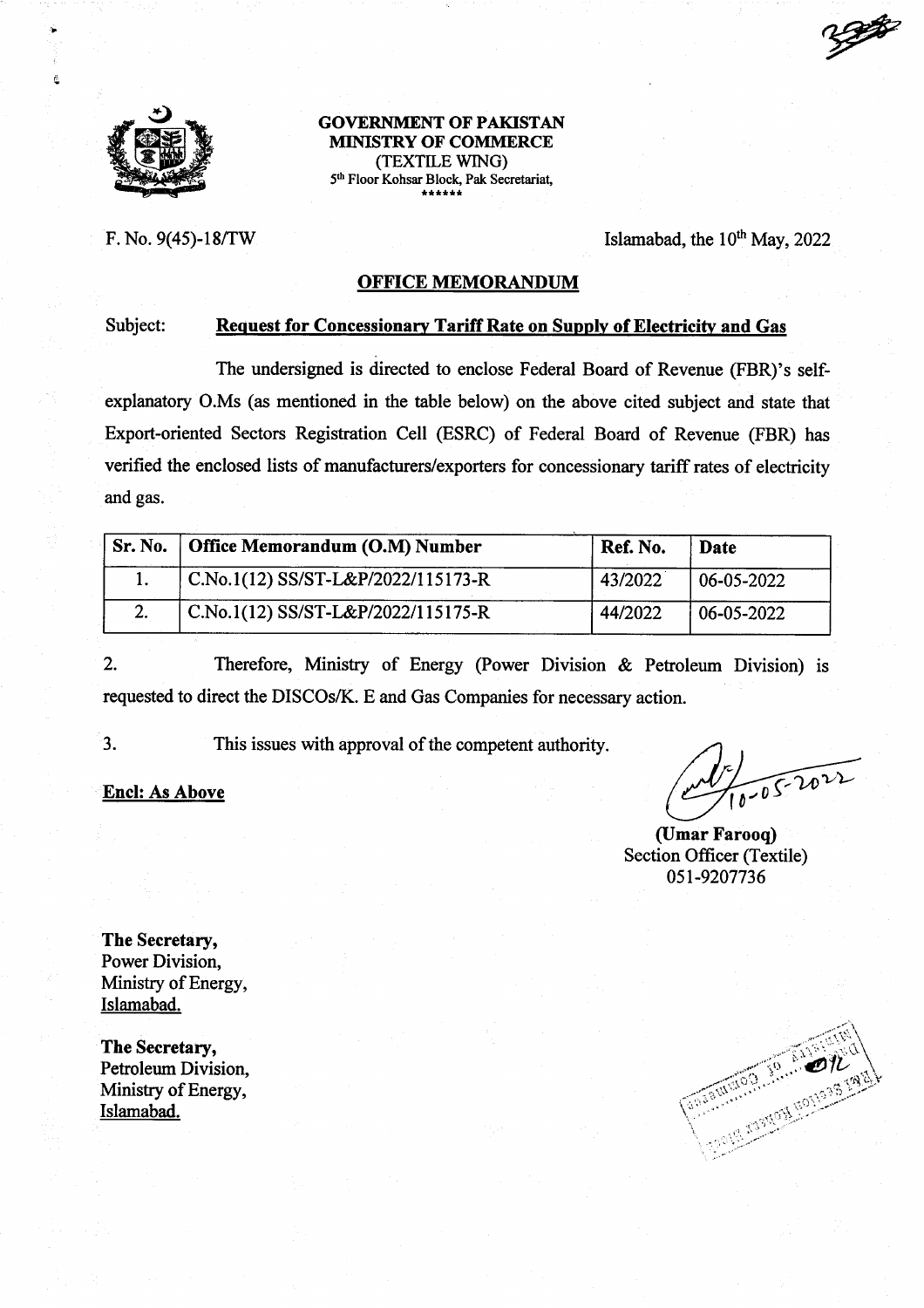## Government of Pakistan Revenue Division Federal Board of Revenue Inland Revenue \*\*\*\*\*

C. No. 1(12) SS/ST-L&P/2022// $/5/78$   $\ell$  Islamabad, the 6<sup>th</sup> May, 2022

## Office Memorandum Ref: 43/2022

### Subject: Request for Concessionary Tariff Rate on Sunplv of Electricitv and Gas

I am directed to refer to Ministry of Commerce O.M letter No 9(l) TID/I2-RDA dated 31.08.2021 conveying decision of ECC of the Cabinet incase No.ECC-30812712021 dated 16.08.2021 for continuation of concessionary utility tariffto five export-oriented sectors for the FY 2021-22 and requested FBR for implementation by continuing registration of new entrants.

2. M/s All Pakistan Bedsheets & Upholstery Manufacturers Association (APBUMA) has forwarded the case of the following taxpayer duly recommended for grant of concessionary tariff rate on supply of Electricity. The particulars of taxpayers were verified with the data available with FBR and as recommended by the APBUMA, the case is forwarded for allowing concessionary rate-tariff through respective DISCO:

| S.<br># | <b>Business Name &amp; NTN</b>            | Ref # for which concessionary tariff rate is required |              |                   |         |  |
|---------|-------------------------------------------|-------------------------------------------------------|--------------|-------------------|---------|--|
|         |                                           | <b>Electricity</b>                                    |              | Gas               |         |  |
|         |                                           | Consumer/A/C#                                         | <b>DISCO</b> | Consumer/<br>A/CH | Company |  |
|         | M/s Ch. Niaz Weaving<br>Factory 4765660-3 | 27132156521612<br>24132155500475                      | <b>FESCO</b> | $\sim$            |         |  |

I

(Khalid Mehmood) Second Secretary (ST L&P)

The Secretary Ministry of Commerce Government of Pakistan Islamabad

Cc:

- $\sqrt{(i)}$  DG (Textile) Ministry of Commerce, Islamabad.
	- Chief (ST-Ops) FBR, Islamabad (ii)
	- Chief Commissioner-IR, RTO Faisalabad.  $(iii)$
	- M/s All Pakistan Bedsheets & Upholstery Manufacturers Association (APBUMA) (iv)
	- Master File. (v)

 $25 - 10 - 10 = 2022$ 

ile) Off<br>Contract<br>Contract  $\frac{1}{2}$  $\frac{1}{6}$  $\frac{1}{8}$  $\frac{1}{6}$